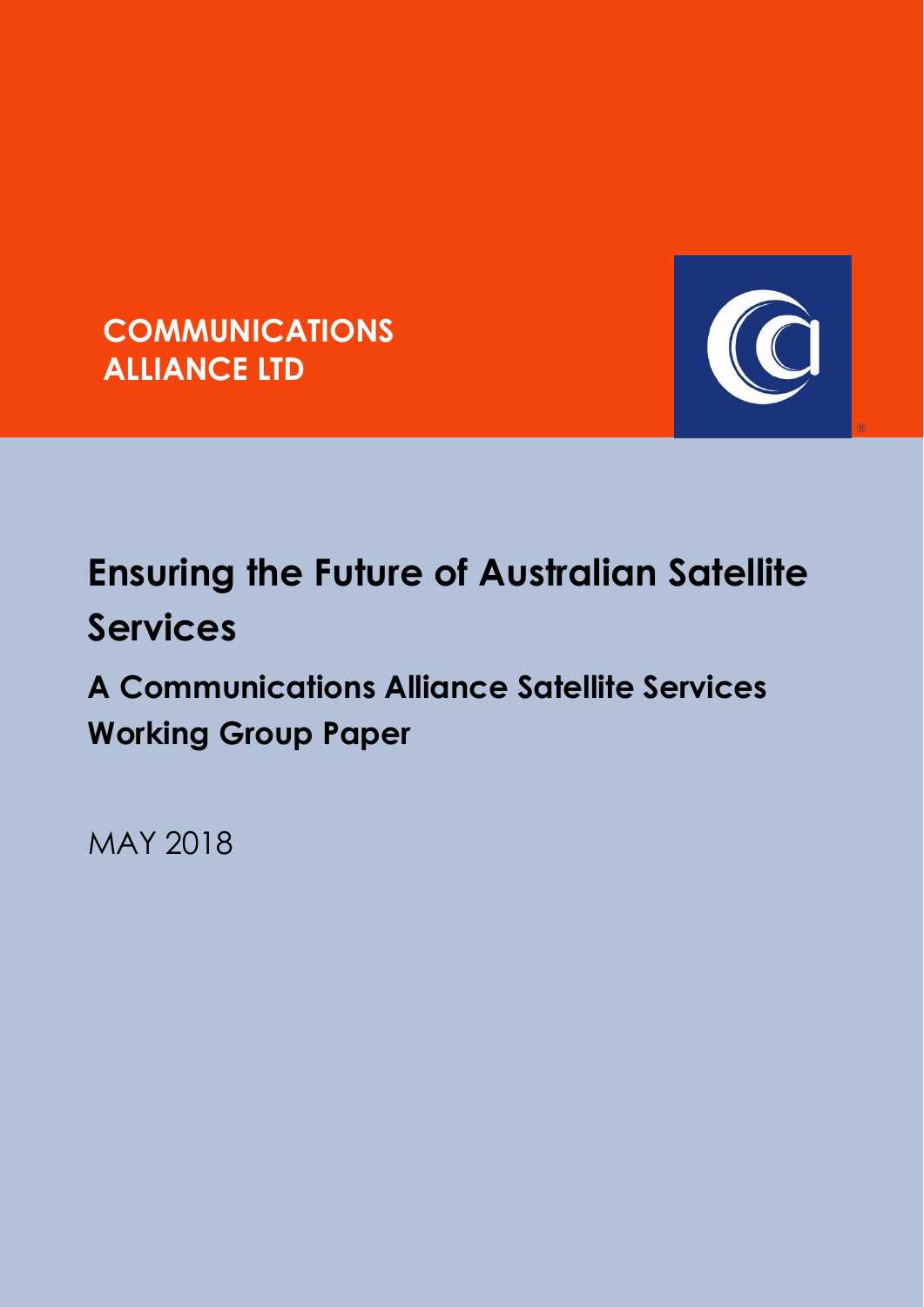#### **TABLE OF CONTENTS**

| <b>PURPOSE OF THIS PAPER</b>                                                               | $\boldsymbol{2}$ |
|--------------------------------------------------------------------------------------------|------------------|
| <b>EXECUTIVE SUMMARY</b>                                                                   | $\mathbf 2$      |
| THE FUTURE OF SATELLITE                                                                    | 3                |
| <b>VSAT HTS (AND HDFSS)</b>                                                                | 3                |
| Geo-Stationary Orbit (GSO) FSS Ka-band Satellite Networks                                  | 3                |
| Overview of ITU Frequency Allocation for Ka-bands.                                         | 4                |
| Ka-band Frequencies for HTS                                                                | 4                |
| GSO and non-GSO Satellite Networks                                                         | 4                |
| Bands identified and bands used for High-Density FSS                                       | 5                |
| <b>VHTS SATELLITE REQUIREMENTS</b>                                                         | 5                |
| <b>EARTH STATIONS IN MOTION (ESIM), GLOBAL CONTINUOUS BROADBAND</b><br><b>CONNECTIVITY</b> | 6                |
| Flexible access to spectrum                                                                | 8                |
| MSS S-band satellite spectrum planning                                                     | 9                |
| <b>ISSUES AFFECTING SATELLITES IN AUSTRALIA</b>                                            | 12               |
| Demands on Spectrum                                                                        | 12               |
| Single Service Licence Design                                                              | 12               |
| THE REGULATORY ROAD AHEAD                                                                  | 13               |
| Sharing the Spectrum                                                                       | 13               |
| Certainty for Service Providers                                                            | 13               |
| Problems with HDFSS and how to solve them                                                  | 13               |
| <b>RECOMMENDED ACTIONS FOR THE ACMA</b>                                                    | 14               |
| <b>CONCLUSIONS</b>                                                                         | 15               |
| <b>ATTACHMENT 1</b>                                                                        | 16               |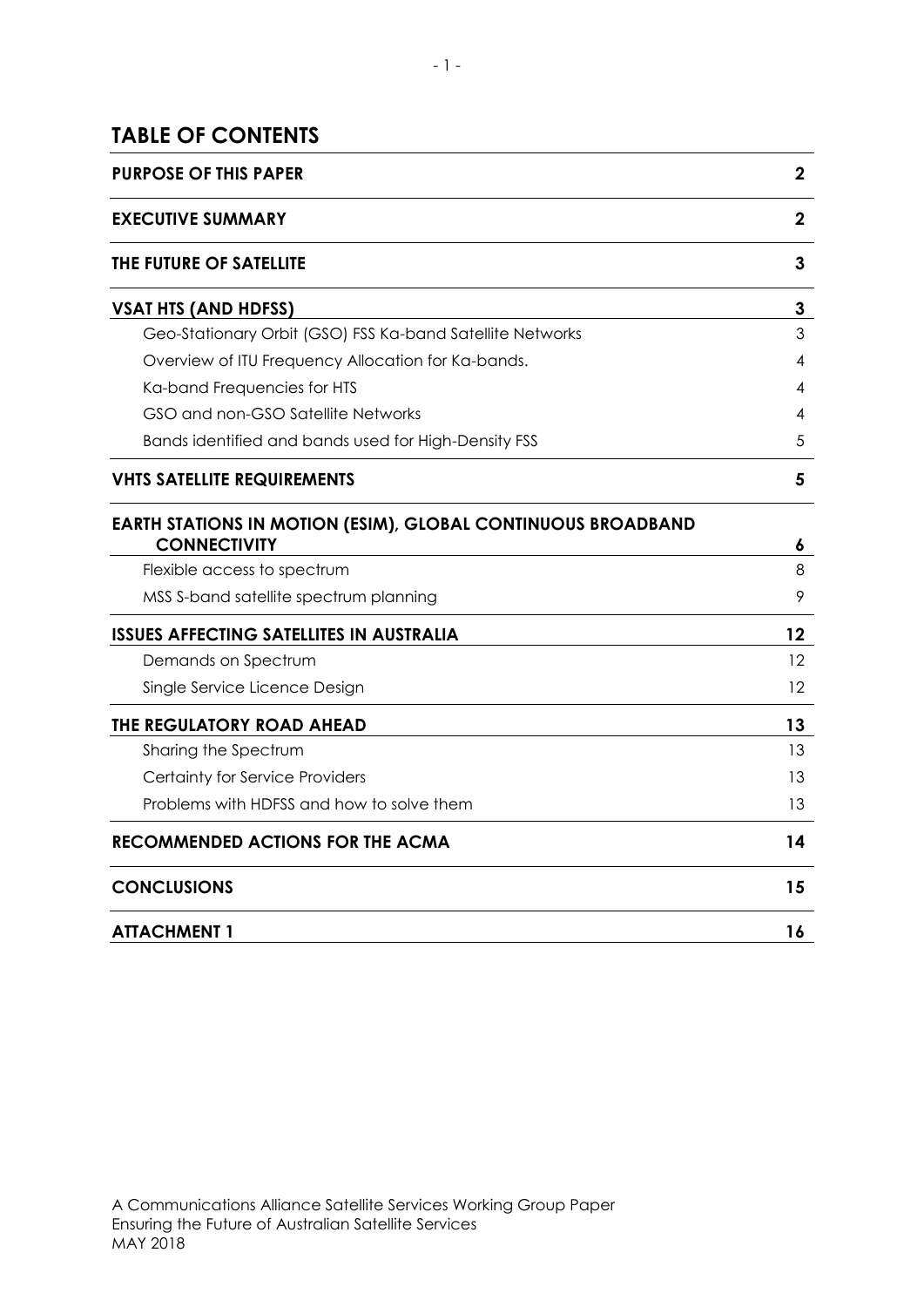### <span id="page-2-0"></span>**Purpose of this paper**

This paper is submitted by the Satellite Services Working Group of Communications Alliance (SSWG) to stimulate debate between this group and the Australian Communications and Media Authority (ACMA), the Department of Communications and the Arts (DoCA) and other stakeholders on the future of satellite services and the advent of growing demand for spectrum for 5G services from carriers, vendors and users within many industry verticals.

Australia's commercial space operations account for approximately 75% of the nation's space market – worth almost \$4 billion in 2015-16 - according to estimates published by the Federal Government's recent review of Australia's Space Industry **Capability** 

This paper examines the approaches being taken in the International Telecommunication Union (ITU) and some regulatory regimes around the world to enable terrestrial mobile services and satellite services to share the spectrum in specified frequency bands where this is technically feasible.

<span id="page-2-1"></span>The paper does not necessarily represent the views of the full membership of Communications Alliance, including those of Telstra as a member of the SSWG.

### **Executive Summary**

Bands allocated to the Fixed Satellite Service (FSS) in the International Telecommunication Union (ITU) Table of Frequency Allocations are coming under pressure from the increasing demands of the terrestrial International Mobile Telecommunications (IMT) lobby, primarily for 5G services.

FSS and IMT may be able to coexist (share) in the same frequency band. However, the ability to share is often reduced through simplistic 'single service' spectrum licensing when the band is 're-farmed' (an ACMA term) for Mobile Services. The ACMA should give greater consideration to the potential for shared use where feasible, as spectrum becomes an increasingly scarce commodity that is sought after by various services and applications.

In some circumstances, such as High Density Fixed Satellite Services (HDFSS), sharing is not possible as the location or future locations of FSS terminals is not known. HDFSS is important for the provision of ubiquitous services via satellite. For example, nbn provides high speed broadband services to areas that are not being adequately or economically served by other means. In this case, protected 'core' satellite-only bands are needed which should not be shared with IMT.

Other services, such as the Mobile Satellite Service (MSS) in 2 GHz and 3.6 GHz (uplinks for the L-band MSS service – such as the one for flight tracking) have been affected by 'broad brush' licensing from the ACMA. There are currently a number of MSS systems and space operation facilities that are unable to effectively operate in Australia due to harsh or unnecessary licensing restrictions.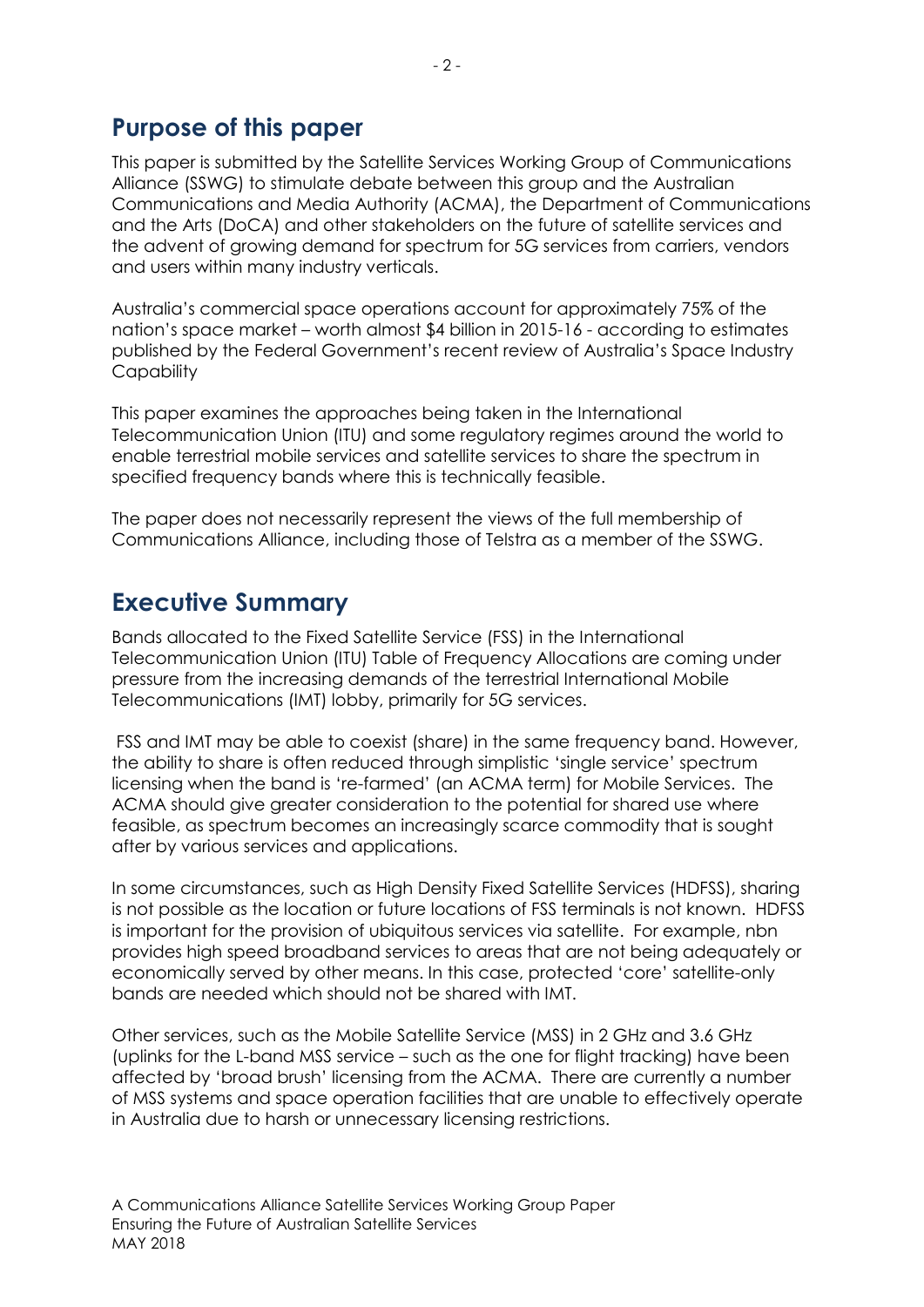This paper explores these issues and offers options for both spectrum licensing and class licensing. This licensing framework will help Australia's satellite services industry flourish – without causing detriment to other service classes. We also discuss current and future spectrum planning activities both domestically and within the ITU.

# <span id="page-3-0"></span>**The future of satellite**

Emerging 5G systems offer new horizons in connectivity to those lucky enough to live in an area where these systems will be deployed. In contrast, modern and emerging satellite systems are able to offer these services, including 5G complementary services, to people living in regional and remote areas. Satellite will also provide such services to those travelling by ship, aeroplane or train where otherwise there would be sporadic or even no connectivity. These services are vital for people who do not live and work in large Australian cities - enabling connectivity to the travelling public and a resultant boost to the economy through increased productivity and/or content sales. In addition to service provision, Earth Stations in Motion (ESIM) will improve the safety and reliability of our mobile platforms by enabling real time system diagnostics, crew communication, communications in flight, and fishing fleet support.

While regulators around the world appear to be highly-focused on terrestrial 5G roll-out, satellite systems continue to evolve and provide increasingly modern innovative services with attractive pricing and bandwidth to people regardless of where they live or where they are going. To continue to be able to viably provide these services the satellite community needs regulators, including the ACMA, to focus some attention away from the desires of the terrestrial mobile providers and onto the existing and future needs of the satellite services community.

# <span id="page-3-1"></span>**VSAT HTS (and HDFSS)**

#### <span id="page-3-2"></span>**Geo-Stationary Orbit (GSO) FSS Ka-band Satellite Networks**

During the past decade many satellite operators have launched High Throughput Satellites (HTS) operating in the Ka-band (20/30 GHz) and/or the Ku-band (11/14 GHz). The main application for these satellites is fast Internet connectivity such as provided by **nbn**'s 'SkyMuster' satellites, Thaicom's IPStar and other FSS operators. Many more such satellites have been ordered and will launch in 2018 and following years. The satellite antennas of these HTSs are characterized by many small beams (up to about 200) with high gain which allows for links to relatively small user terminals. These satellite antennas also allow for multiple frequency re-use resulting in a throughput in the range of 100s of Gigabits per second (Gbit/s). The earth station antennas are typically quite highly directional and co-frequency, cocoverage coordination may be possible with a GSO spacing as little as 2 degrees. Another emerging area of satellite Ka-band services is an expansion of mobility on harsh land environments, and maritime and aeronautical capability, which are not reached or not reachable by terrestrial cellular IMT networks.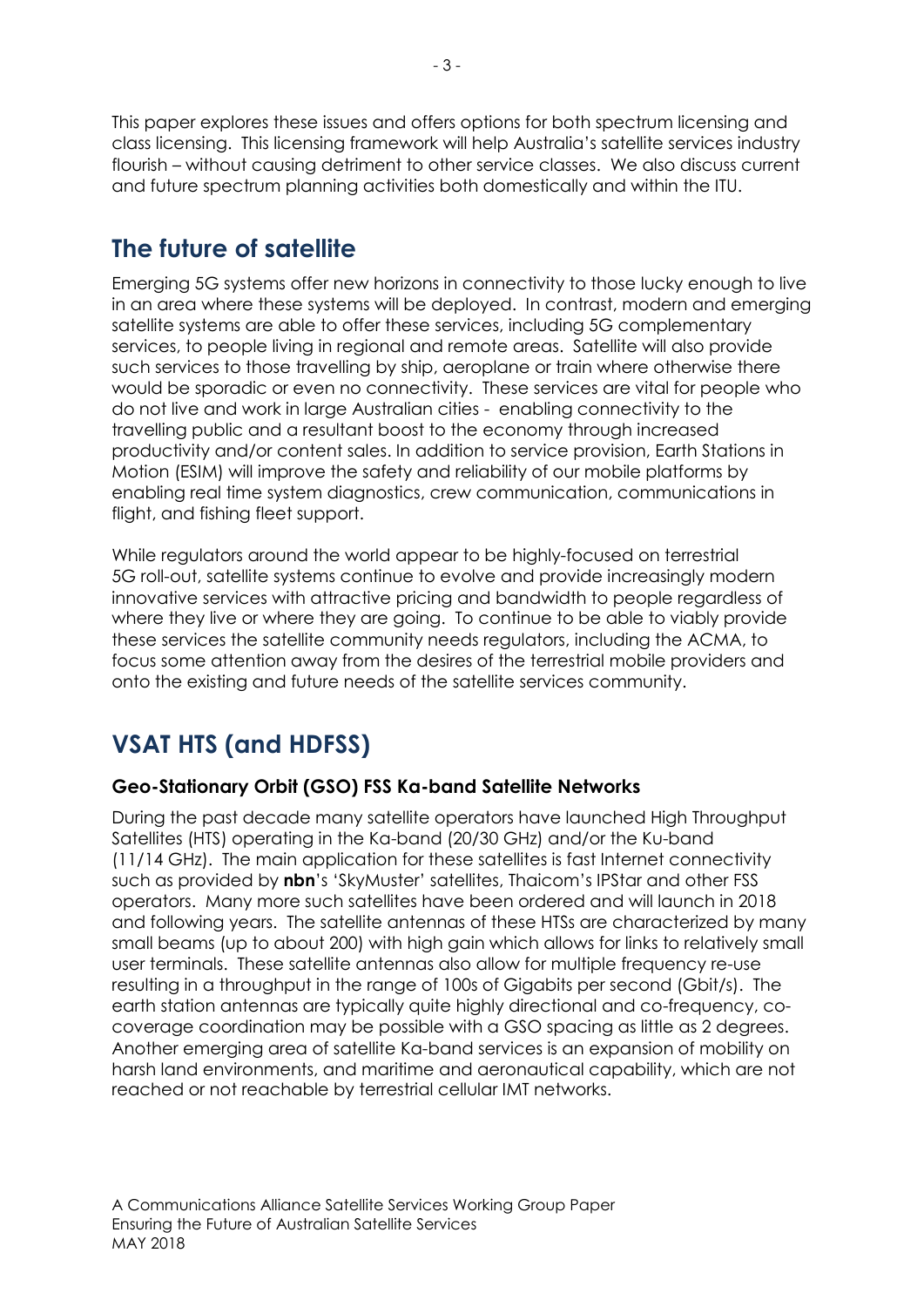#### <span id="page-4-0"></span>**Overview of ITU Frequency Allocation for Ka-bands.**

For frequency allocation and other regulatory purposes, the ITU divides the world into three radio Regions:

Region 1: Europe, Middle East, Russia and Africa Region 2: The Americas Region 3: Asia, Australia and Oceania

The Table of Frequency Allocations contained in Article 5 of the Radio Regulations (RR) allocates frequency bands in each of the three ITU Regions to radiocommunication services based on various service categories as defined in the RR. Many allocations have footnotes that specify operating constraints either technical or operational and these usually indicate national intentions.

Terrestrial and satellite services may not share well in the same area, especially in lower frequency bands. However, in Ka-bands and further above in the millimetre wavelengths, sharing may be possible with a small geographic separation, although exclusion zones of hundreds of kilometres would be necessary for the protection of high-gain satellite uplinks. Almost all the Ka-band that is allocated to satellite services is also allocated to the terrestrial Fixed Service (FS) and the Mobile Service (MS), and a number of countries have licensed or are planning to license IMT services in the Ka-band. The ITU-R Task Group TG 5/1 is currently investigating which bands are suitable for IMT services according to those chosen by WRC-15 for study (Resolution 238 (WRC-15)) and the sharing criteria necessary to protect other services. Within the Ka-band, the band 24.25 to 27.5 GHz, which overlaps with 500 MHz of FSS spectrum used extensively in Australia, was chosen for such compatibility studies. Other parts of the Ka-band are not being studied in recognition of the existing satellite use of the band.

#### <span id="page-4-1"></span>**Ka-band Frequencies for HTS**

Many HTS typically file for 2.5 GHz of spectrum in the following portion of the Ka-band:

27.5 to 30 GHz uplink

17.7 to 20.2 GHz downlink

In some Administrations, the frequency pairing of 20.2 to 21.2 GHz and 30 to 31 GHz is also used. In Australia these are currently allocated to Defence and are apparently lightly used, if at all.

As these bands will become congested, many next generation HTS are being planned in higher bands such as the 40/50 GHz bands.

#### <span id="page-4-2"></span>**GSO and non-GSO Satellite Networks**

Historically, the great majority of commercial communications satellite networks are GSO networks, which have the advantage of requiring fewer satellites for global coverage (as few as 3) and relatively simple ground equipment. More recently, a number of new HTS non-GSO satellite networks have been launched (e.g. O3b)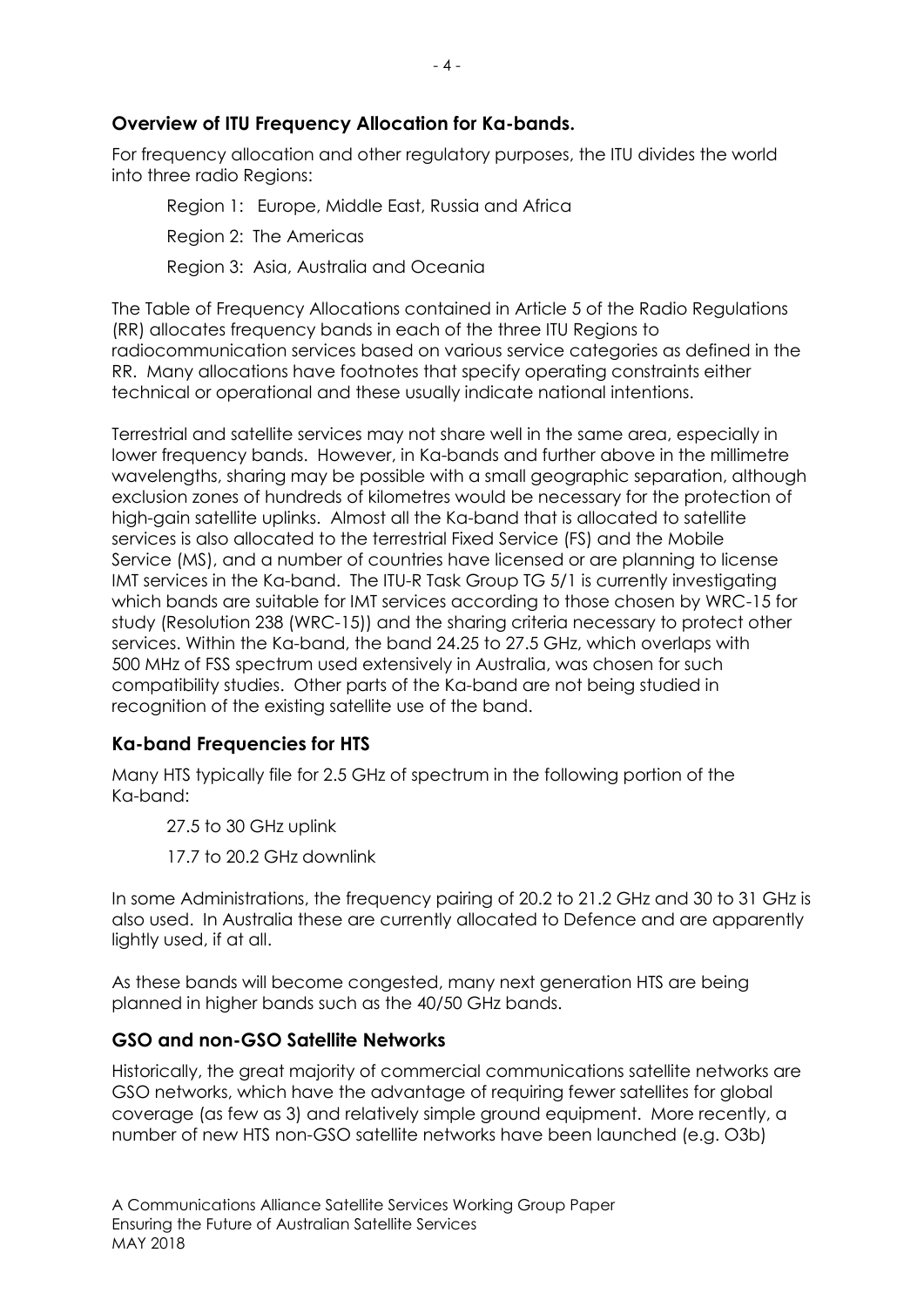and/or announced (e.g. OneWeb, SpaceX, LEOSat, etc.) with the avowed intention of connecting the unconnected using a variety of frequency bands. Whereas previous attempts at launching non-GSO networks faced large initial capital costs and nascent broadband demand, the new non-GSO networks are more scalable and are expected to provide high quality, low latency services to a world that now craves always-on broadband. Both GSO and non-GSO networks will play an important and complementary role in bringing affordable broadband to all, either directly or by extending terrestrial fixed and mobile networks to unserved and underserved areas.

#### <span id="page-5-0"></span>**Bands identified and bands used for High-Density FSS**

RR No. **5.516B** gives the bands identified for high-density fixed-satellite service (HDFSS). These bands allow for the deployment of uncoordinated FSS earth stations under a blanket licence. The only bands that include all Regions are:

| 29.5 to 30 GHz (uplink)     | (500 MHz) |
|-----------------------------|-----------|
| 19.7 to 20.2 GHz (downlink) | (500 MHz) |

On the downlink the following Regional identifications for HDFSS are made in RR No. **5.516B**:

| 17.3 to 17.7 GHz | (space-to-Earth) in Region 1 |
|------------------|------------------------------|
| 18.3 to 19.3 GHz | (space-to-Earth) in Region 2 |

It should be noted that these identifications do not preclude the use of other bands for HDFSS, and that, in Australia, the 17.7 to 18.2 GHz, 18.8 to 19.3 GHz, 19.7 to 20.2 GHz (space-to-Earth) and 28.5 to 29.1 GHz (Earth-to-space) are used for HDFSS by **nbn**'s SkyMuster service.

In Regions 1 and 3 the use of the band 17.3 to 18.1 GHz by geostationary-satellite systems in the fixed-satellite service (Earth-to-space) is limited to feeder links (i.e. Earth-to-space) for the broadcasting-satellite service (RR No. **5.516**). However, in Region 1 the band 17.3 to 17.7 GHz (400 MHz) may also be used for FSS downlink, provided that it does not claim protection from the broadcasting-satellite service feeder-link earth stations nor shall it put any limitations or restrictions on the locations of the broadcasting-satellite service feeder-link earth stations anywhere within the service area of the feeder link (see RR No. **5.516A**). This is not a serious restriction since there is a very limited number of BSS feeder link stations.

### <span id="page-5-1"></span>**VHTS satellite requirements**

Current HTS systems – both GSO and non-GSO – use a variety of frequency bands within the C-, Ku- and Ka-bands to meet the growing demand for bandwidth. In addition, several next-generation Very High Throughput Satellite (VHTS) systems have been announced that will require more spectrum to meet anticipated growth in demand for broadband.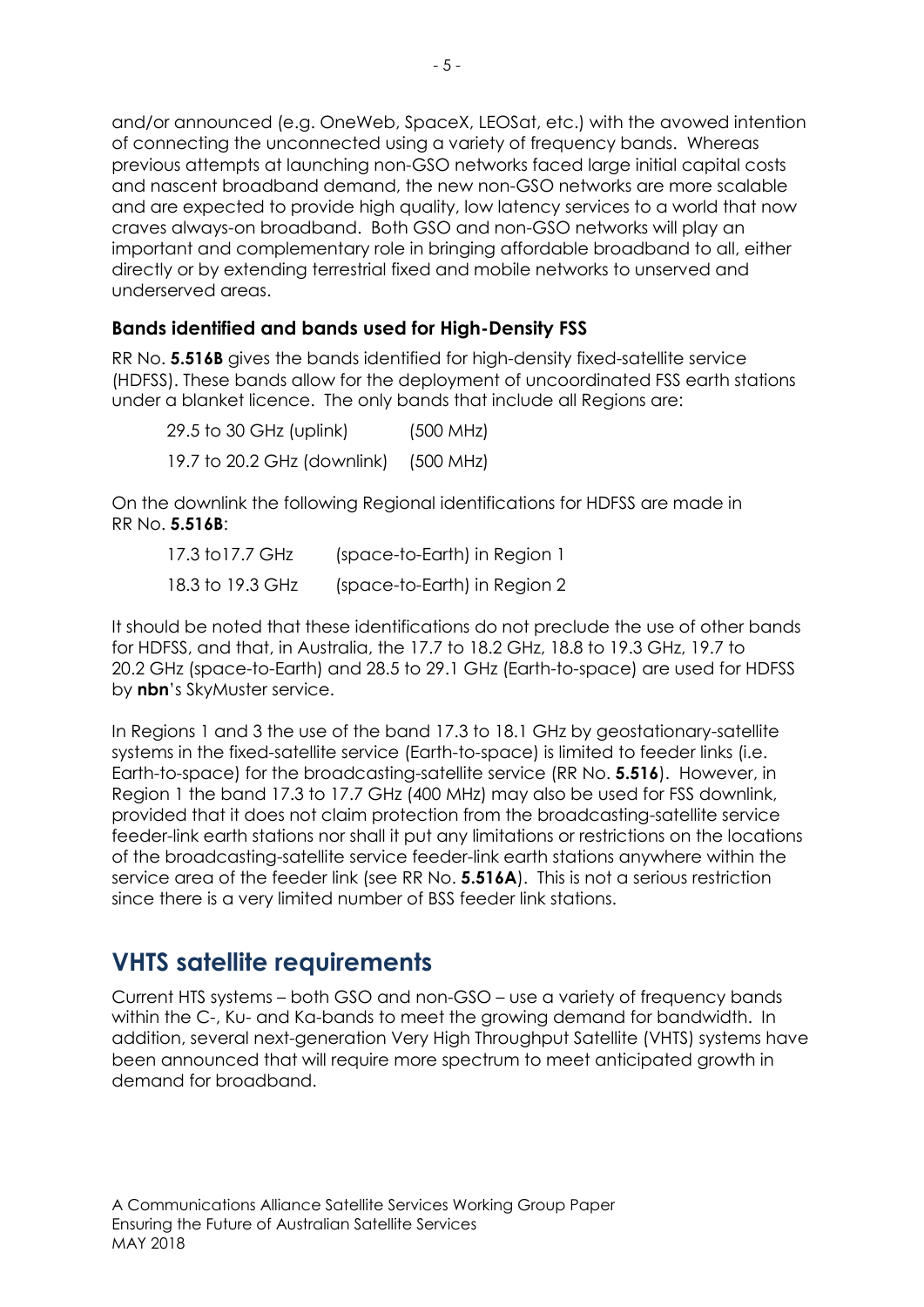The expected increase in demand for broadband, coming from the advent of 5G and consumers who cannot be served by any technology other than satellite, will require the use of additional spectrum in higher frequency bands. Specifically, nextgeneration VHTS systems being planned or constructed include the use of the higher Q/V bands in 37.5 to 42.5 GHz (space-to-Earth), 47.2 to 50.2 GHz (Earth-to-space), and 50.4 to 51.4 GHz (Earth-to-space)1, to support or complement the 2 x 2.5 GHz of Ka-Band now in use by VSAT segments. This growing bandwidth demand indicates the necessity for an accommodative regulatory environment for ubiquitous VSAT deployment in the 27.5 to 30 GHz (Earth-to-space) and 17.7 to 20.2 GHz (space-to-Earth) bands. Existing arrangements, expressed in the *Radiocommunications (Communication with a space object) Class Licence*, allow for use of about half of these bands for ubiquitous VSAT deployment. This is sufficient for the current HTS satellites but will not suffice for the coming generation of VHTS satellite technology and of connectivity demands.

## <span id="page-6-0"></span>**EARTH STATIONS IN MOTION (ESIM), Global Continuous Broadband Connectivity**

Satellites have long provided communications on the move, such as to ships and aircraft. From basic safety-of-life and commercial services in the L- and S-band frequencies to broadband services using the C-, Ku- and Ka-band, satellites ensure that people remain connected even when they travel beyond the reach of terrestrial networks.

For example, when ships are in the open sea and aircraft overfly the oceans, they are beyond the reach of any terrestrial network. For aircraft overflying land, there are some air-to-ground-based networks currently in operation or planned in some regions, including Europe, but some areas can expect to remain without terrestrial networks to serve aircraft whilst ESIM systems can provide continuous broadband connectivity.

Satellite solutions have been and are being deployed by multiple satellite operators to serve all segments of the aeronautical and maritime markets, which have differing bandwidth requirements. Airline passengers increasingly expect to connect to inflight Wi-Fi, communicate, and catch up on email and social media channels (see Table 1). As 'inflight Wi-Fi' connectivity becomes the norm, especially for business travellers, the ability to operate such systems 'gate-to-gate' will become vital.

l

<sup>1</sup> WRC-19 Agenda item 9.1.9 is studying the feasibility of an additional allocation to the FSS in the immediately adjacent 51.4 to 52.4 GHz, limited to the gateway segment of GSO satellite networks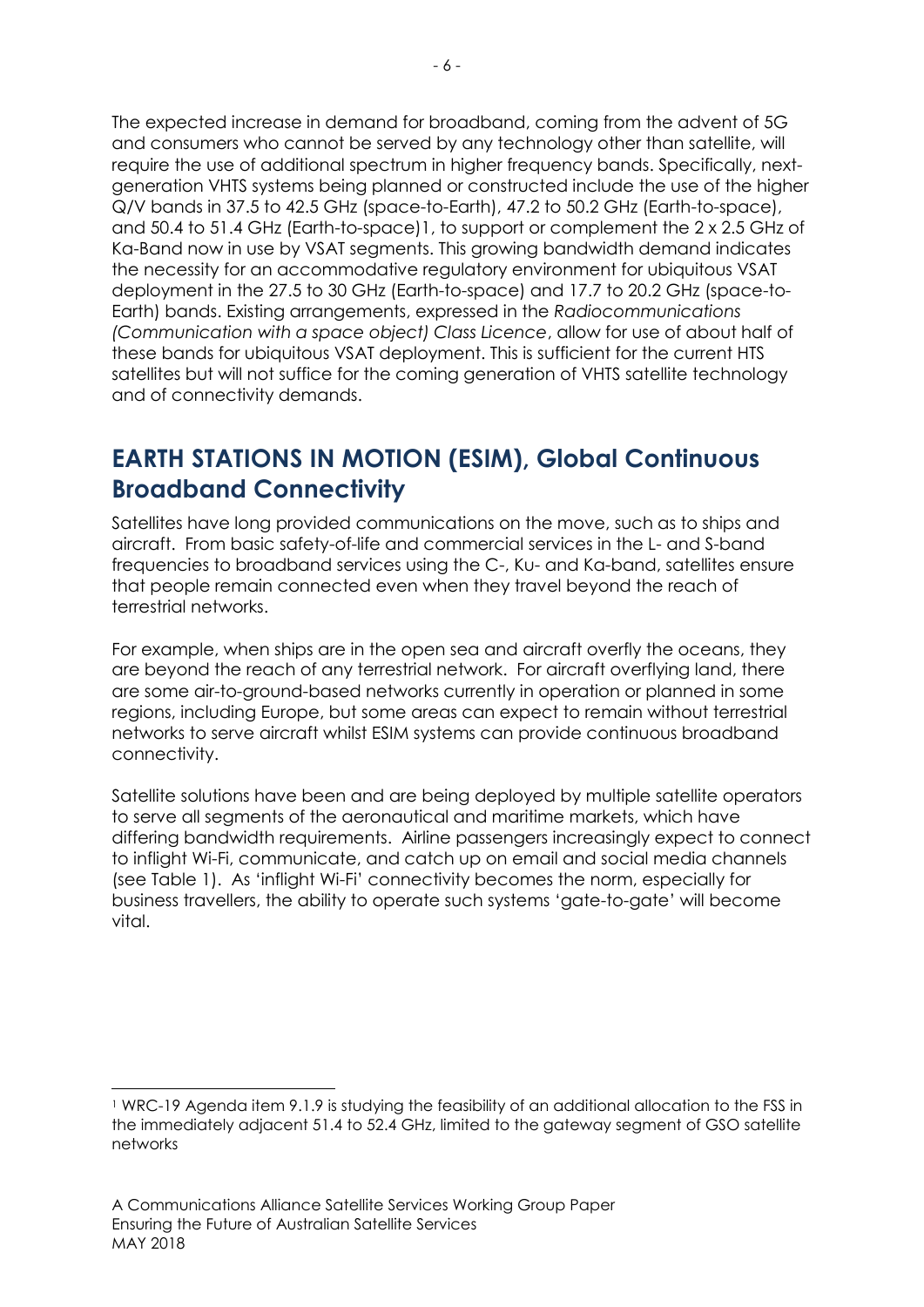| Region         | <b>Connected aircraft</b><br>in 2015 | <b>Connected aircraft</b><br>in 2025 | Annual growth (%) |
|----------------|--------------------------------------|--------------------------------------|-------------------|
| North America  | 3 9 4 0                              | 7 7 1 0                              | 6.9               |
| Latin America  | 44                                   | 1 529                                | 42.6              |
| Europe         | 455                                  | 5 4 6 5                              | 28.2              |
| Middle East    | 491                                  | 2 1 3 1                              | 15.8              |
| Asia & Oceania | 356                                  | 6 256                                | 33.2              |

#### **TABLE 1 Expected annual growth of connected aircraft**

A similar requirement exists for passenger ships, the largest of which can accommodate several thousands of passengers. Satellites deliver scalable broadband bandwidth to maritime platforms, including off-shore energy platforms and cruise ships, ranging from the 10's or 100's of Mbit/s to 1.5 Gbit/s for large cruise ships with bandwidth requirements that can rival those of a small township. Advances in ground antenna technologies are also enabling high-speed services to be delivered to ever smaller vessels, including fishing boats and ferries. Ships also require broadband communication for managing the ship's operations, such as transmitting engine diagnostics and accessing the company's corporate network, and for crew communications to keep in touch whilst at sea for weeks on end. Growth in maritime connectivity similarly tracks the new and better options for connected aircraft. The number of maritime vessels in connected service grew by almost 25% between 2012 and 2013. In 2014 more than 20,000 vessels were satellite connected and this number is expected to increase to around 50,000 vessels over the next few years.

Land vehicles which may use ESIM include trains, coaches and motor homes. Most vehicles have connectivity requirements that can be met satisfactorily by terrestrial networks but some, particularly those which travel in countries which currently have significant areas without coverage by terrestrial networks, rely on satellite systems to provide or supplement the connectivity. Current broadband communication requirements are driven primarily by the need for communications with the satellite link providing the backhaul between the vehicle and terrestrial network. In addition to the above, there are ESIM applications for government users and aid organisations (e.g. for disaster recovery) which have additional broadband communication needs for land vehicles, ships and aircraft.

For some ESIM users, especially those on-board ships and aircraft, the required geographic coverage may virtually be the entire Earth, since ships operate on almost any sea and aircraft operate over almost any location over land and sea. This leads to a requirement for ESIM systems to provide continuous, harmonised and consistent service with very wide or global geographic coverage. For example, the continuous availability of satellite-delivered broadband on ships while in international and territorial waters and in port is fast becoming a competitive advantage for countries seeking to attract more cruise ship visits.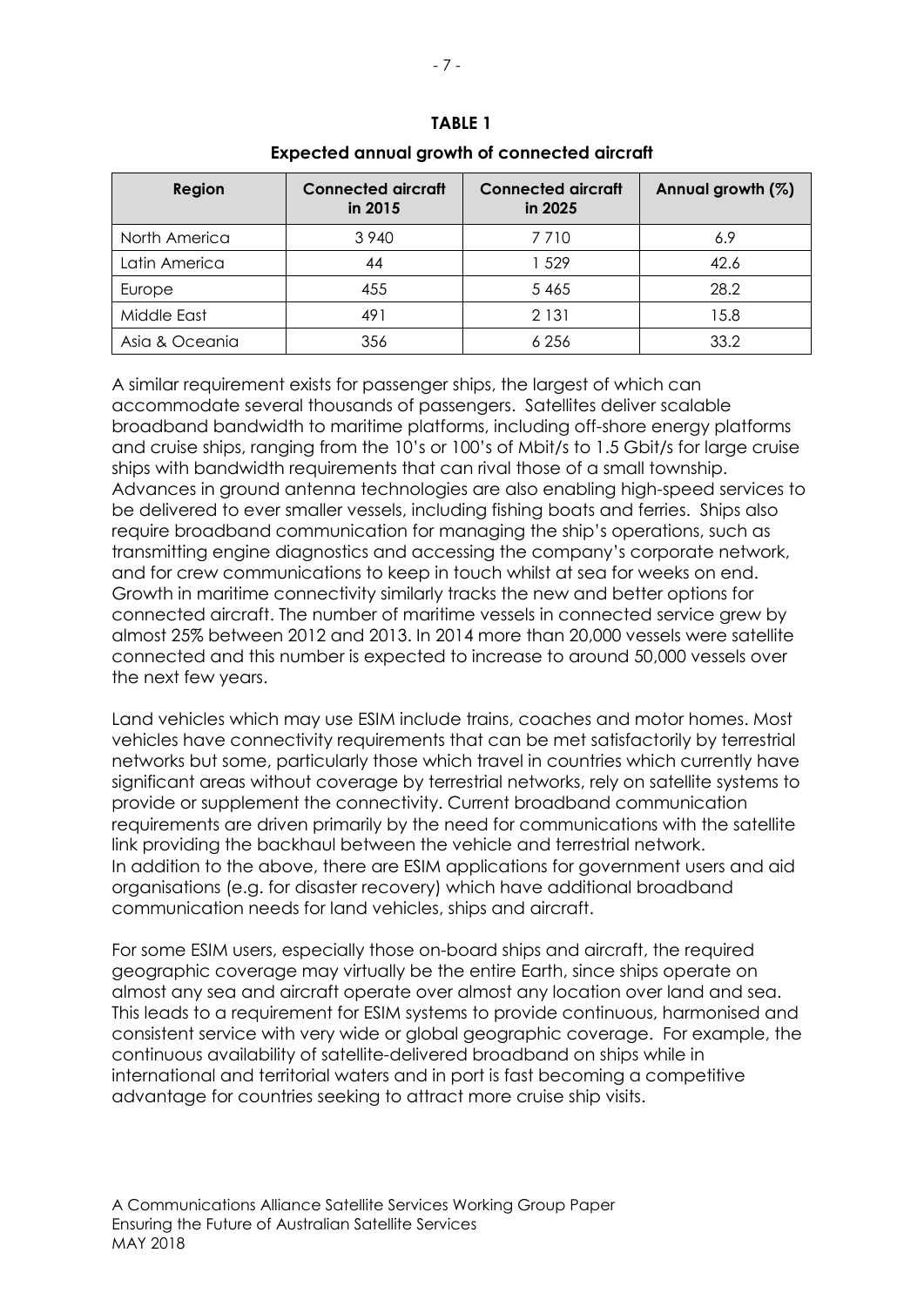As '5th Generation' mobile systems are seeking to provide much higher terrestrial network data bandwidths to users in the future – up to 1 Gbit/s – the connectivity requirement for some individual passengers could be expected to track higher in sympathy in the future, leading to the need for higher capacity satellite backhaul. The growing demand for broadband satellite communications to mobile platforms has led several satellite operators to develop systems to address the need. There are some services provided in C-band (Earth Stations on board Vessels, ESVs) and Ku-band (ESVs and Aeronautical Mobile Satellite Service, AMSS - relating to safety and regularity of flights), but the Ka-band frequencies have been identified for the provision of ESIM services and some of the Ka-band frequencies are also the subject of WRC-19 agenda item 1.5 (in the bands 17.7 to 19.7 GHz and 27.5 to 29.5 GHz). There are several factors which have led to the Ka-band frequencies being a primary focus for new systems:

- New Ka-band systems are capable of providing high capacity per satellite ('High Throughput Satellite' (HTS) systems). HTS systems typically use multiple small spot beams to allow the efficient re-use of frequencies many times on the same satellite;
- The large bandwidths available in Ka-band for service links allow for the larger bandwidths to be available to individual terminals; and
- The GSO orbital arc in Ka-band is relatively uncongested compared with the C-band and Ku-bands, giving greater scope to deploy new satellites with the required geographic coverage.

#### <span id="page-8-0"></span>**Flexible access to spectrum**

From WRC-15, the frequency bands 19.7 to 20.2 GHz and 29.5 to 30 GHz are expected to be available to ESIM operating in accordance with Resolution **156 (WRC-15)**. These bands are shared with terrestrial services in a limited number of countries (see RR No. **5.524** and RR No. **5.542**) and therefore may accommodate ESIM operations with relatively unfettered technical and operational constraints. The frequency bands within the scope of WRC-19 Agenda Item 1.5 (17.7 to 19.7 GHz and 27.5 to 29.5 GHz) are allocated to a number of different services and parts of these bands are used by non-GSO FSS satellite systems, including feeder links for non-GSO MSS systems. The necessary sharing constraints are more complex than in the bands 19.7 to 20.2 GHz and 29.5 to 30.0 GHz and consequently the use of ESIM in some parts of the bands 17.7 to 19.7 GHz and 27.5 to 29.5 GHz may not be feasible in some geographic locations due to use by other services where the current use and future availability needs to be protected.

To ensure continuity of service and meet user requirements, ESIM operators deem it critical to have the flexibility to operate within the bands 17.7 to 19.7 GHz and 27.5 to 29.5 GHz, so that they can seamlessly access the spectrum they need to provide the intended service.

Like conventional FSS, ESIM have highly directional antennas and are able to share with other services. However, in and around airports these challenges become greater as ESIM and other services may operate in close proximity. Taking into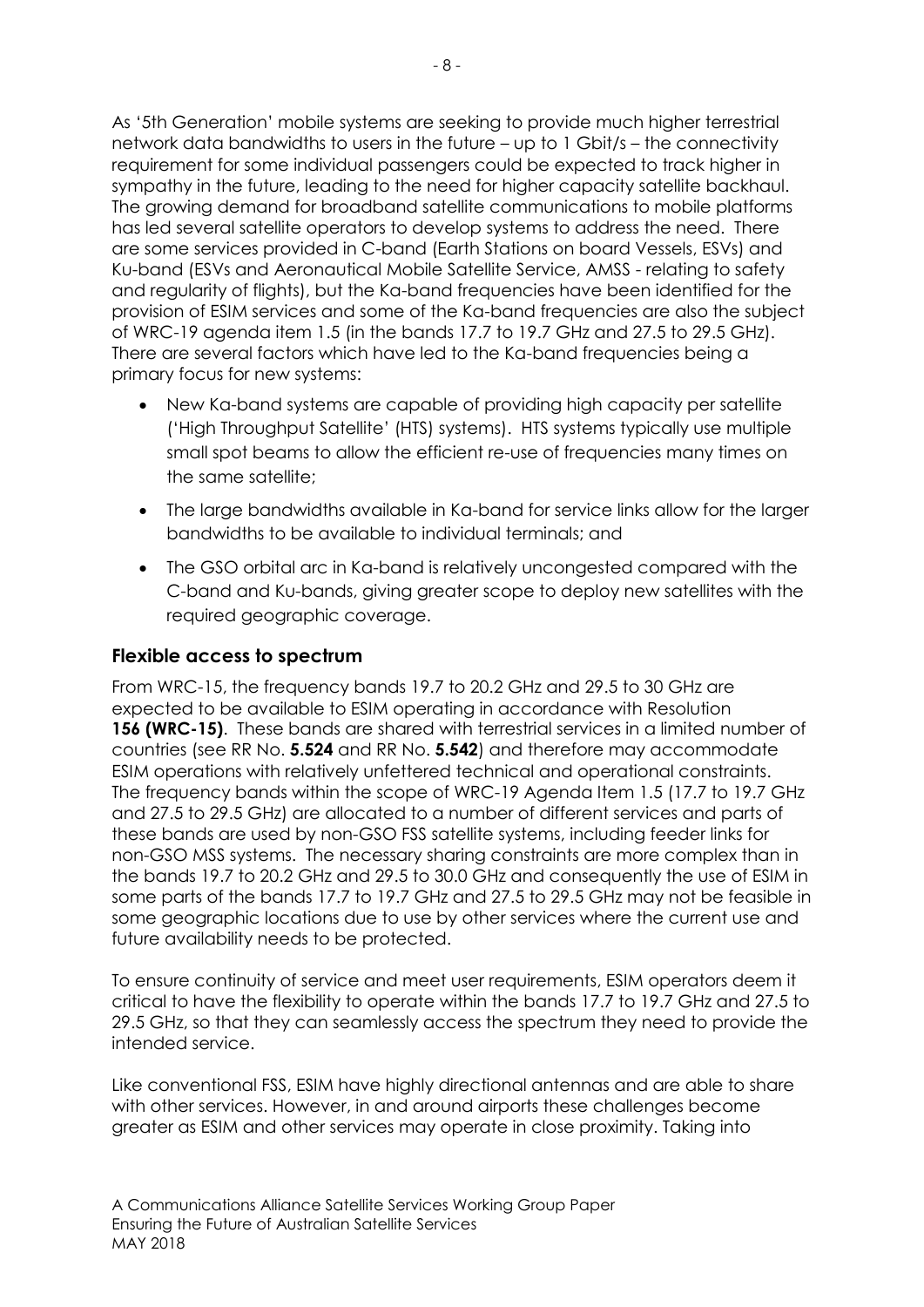account other demands for the 28 GHz band, the SSWG believes the ACMA should maintain its current stance and reserve this band for coordinated BWA and FSS and in both 26GHz and 28 GHz the ACMA should examine licensing methods whereby FSS can operate alongside these other services without having to negotiate with third parties. The SSWG can assist the ACMA to determine the technical requirements for sharing between FWA and ESIM and to develop a new technical framework that facilitates sharing and could serve as a benchmark for future bands.

#### <span id="page-9-0"></span>**MSS S-band satellite spectrum planning**

The 1980 to 2010 MHz and 2170 to 2200 MHz bands are allocated by the ITU on a global primary basis for mobile-satellite services, as well as for fixed and mobile services. With a growing number of mobile-satellite systems registered at the ITU (currently over 400, including both geostationary and non-geostationary systems), in the 1980 to 2010 MHz and 2170 to 2200 MHz band, countries are clearly planning to implement satellite services in this band.

However, ACMA Embargo 23 seems to prevent the use of this band for any purpose but 'television outside broadcasting services' (TOB), and specifically prohibits Australia-wide Ancillary Terrestrial Component (ATC) and Complementary Ground Component (CGC) as part of an MSS system, even though The Television Outside Broadcast Service (1980 to 2110 and 2170 to 2300 MHz) Frequency Band Plan 2012 ('TOB Band Plan') specifically states that both the 1980 to 2010 MHz and the 2170 to 2200 MHz bands may be used for mobile-satellite services.

According to ACMA RALI FX 21, after 31 January 2016, 'the bands 1980 to 2010 MHz and 2170 to 2200 MHz will be available for use for TOB services on a shared, nonexclusive basis. TOB licensees will be required to self-coordinate use.' Now is the time for the ACMA to consider long-term use of this band, as the use of TOB is not consistent with international trends and is inconsistent with global spectrum allocations.

Therefore, we encourage the ACMA to take regulatory action now to enable the use of this band by both MSS and ATC/CGC.

In addition to authorizing MSS, the trend in regulation in North America and Europe is to allow both MSS and ATC/CGC to operate in the S-band, which is entirely consistent with the ITU allocations. Licences for hybrid systems using both MSS and ATC/CGC using the S-band have already been granted in Europe, Canada and the United States.

The European Commission Decision of 14 February 2007 on the harmonized use of radio spectrum in the 2 GHz frequency bands for the implementation of systems providing mobile-satellite services ('Decision 2007/98/EC') required Member States to designate and make available, by 1 July 2007, the frequency bands 1980 to 2010 MHz and 2170 to 2200 MHz for systems providing MSS. Subsequently, Decision No. 626/2008/EC of the European Parliament and of the Council of 30 June 2008 on the selection and authorization of systems providing mobile-satellite services (MSS) ('the EU Decision') specifies that any complementary ground-based station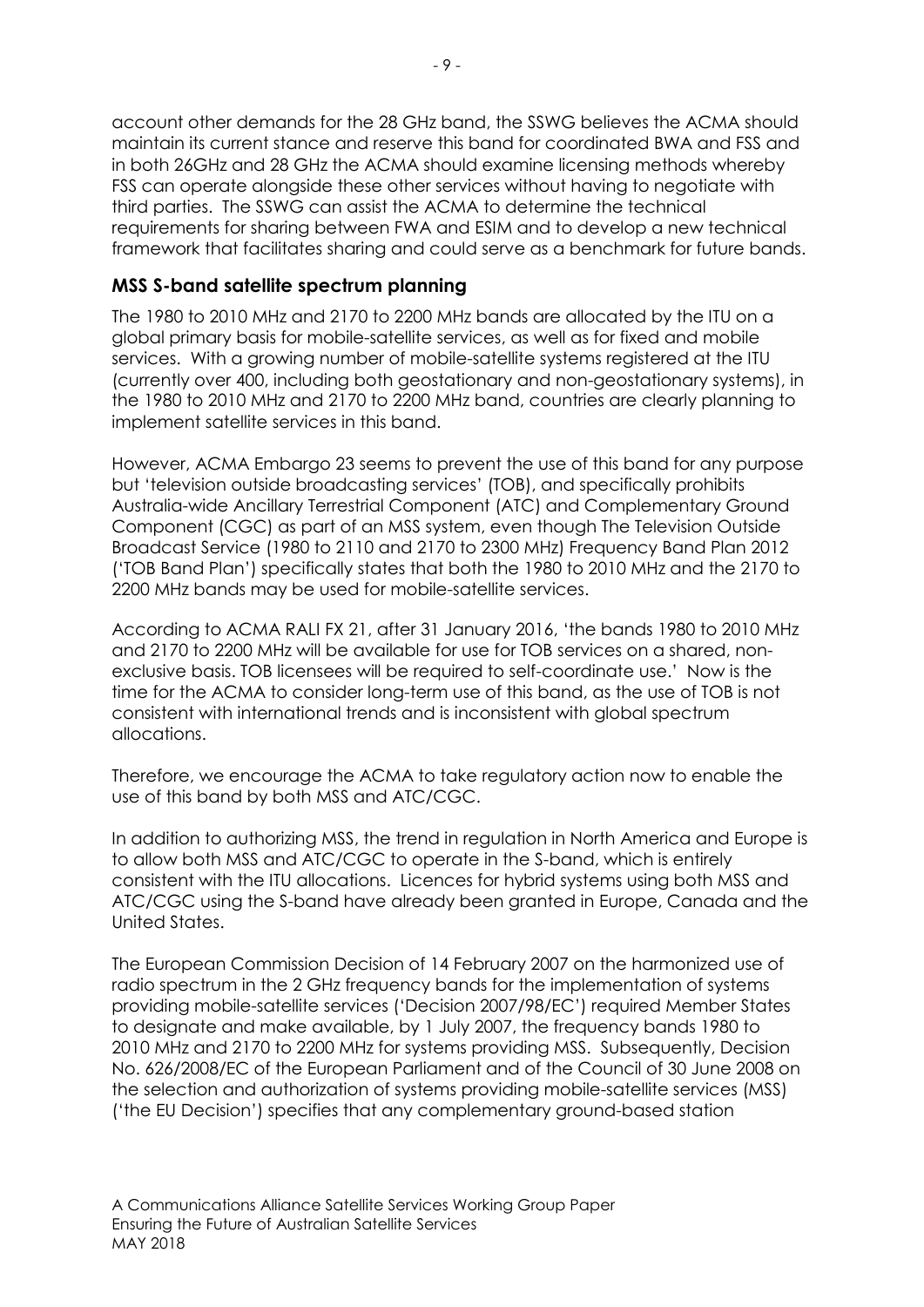constitutes an integral part of the mobile-satellite system and should be controlled by the satellite resource and network management system.

Most of the European Union countries have already issued specific licenses for the operation of integrated mobile satellite system composed of MSS and CGC components. Specifically, Germany, France, and The United Kingdom have issued their corresponding specific authorizations for the CGC network, in addition to the previous licenses issued for the MSS component. In these cases, the regulatory authorities conclude on the suitability of use of the S band spectrum for applications associated to provision of in-flight connectivity. Some countries in Europe (such as Ireland) are now finalizing their public consultation processes on adding the aeronautical component to its previously issued Inmarsat MSS/CGC licences, Canada, in its 2014 Decision on a Policy, Technical and Licensing Framework for Mobile Satellite Service and Advanced Wireless Service (AWS-4) in the Bands 2000 to 2020 MHz and 2180 to 2200 MHz, permitted ATC systems offered as an integral part of the MSS. Canada followed the United States as the Federal Communications Commission has integrated MSS/ATC services into its regulatory framework for the past 15 years.

The ITU has developed Recommendation M.2047 that identifies the satellite radio interface technologies of International Mobile Telecommunications-Advanced (IMT-Advanced) and provides the radio interface specifications that detail the features and parameters of the satellite component of IMT Advanced, including the complementary ground component (CGC). While the Recommendation mainly refers to geostationary satellite systems, it also can be applied to MEO hybrid systems. In addition, in Asia, the APT Wireless Group has studied different kinds of integrated MSS systems, as well as system architecture and performance aspects of integrated MSS below the 3 GHz band that include CGC.

Resolution 212 (Rev.WRC-15), Implementation of International Mobile Telecommunications in the frequency bands 1885 to 2025 MHz and 2110 to 2200 MHz, defines the scope of Agenda item 9.1.1 for the 2019 World Radiocommunication Conference (WRC-19) and invites ITU-R 'to study possible technical and operational measures to ensure coexistence and compatibility between the terrestrial component of IMT (in the mobile service) and the satellite component of IMT (in the mobile service and the mobile-satellite service) in the frequency bands 1980 to 2010 MHz and 2170 to 2200 MHz where those frequency bands are shared by mobile service and the mobile-satellite service in different countries.' The Australian preliminary view on Agenda Item 9.1.1 is that 'Australia supports ITU-R studies regarding possible technical and operational measures to ensure coexistence and compatibility between the terrestrial component of IMT (in the mobile service) and the satellite component of IMT (in the mobile service and the mobile-satellite service) in the frequency bands 1980 to 2010 MHz and 2170 to 2200 MHz. Australia supports no change to the Radio Regulations but encourages the development of appropriate ITU-R Recommendations/Reports to address this issue.' This preliminary view is not incompatible with the implementation of hybrid MSS and ATC/CGC systems because hybrid systems are consistent with the existing Radio Regulations. Given the extensive amount of work on sharing and co-existence with other services that CEPT and its European Communications Commission (EEC)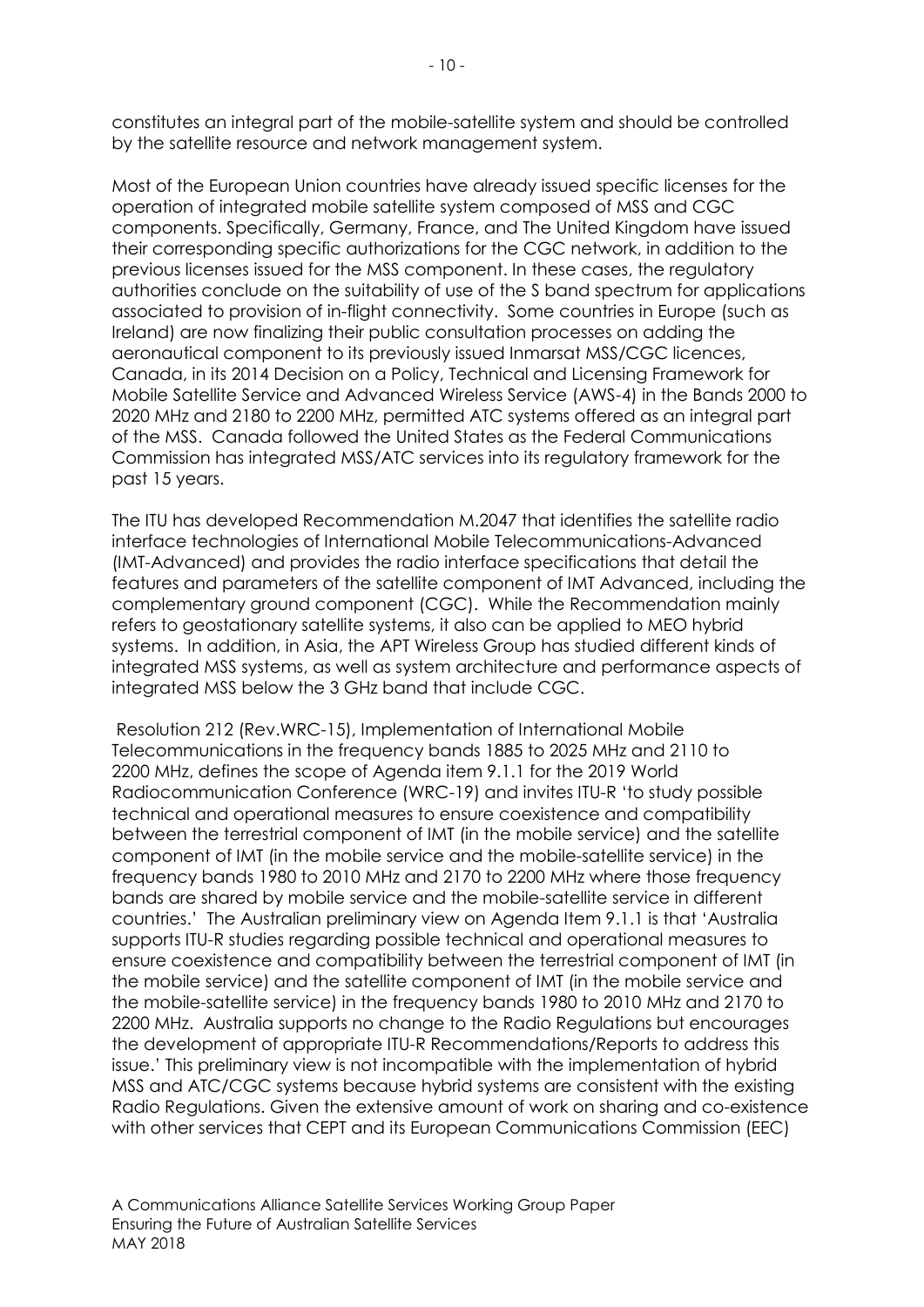have done, we believe that work conducted under WRC-19 agenda item 9.1.1 will provide little additional information to inform decisions on sharing between the satellite and terrestrial component of IMT within Australia.

Page 71 of the ACMA Five Year Spectrum Outlook identifies bands that are in the initial investigation stage of the process for consideration of additional spectrum for mobile broadband services, including the 2 GHz band. Co-frequency, co-coverage deployment of separate and independent satellite and terrestrial IMT components in the same geographical area is not feasible. Deployment of only mobile broadband systems in the 1980 to 2010 MHz and 2170 to 2200 MHz band would be of significant concern as it would preclude the use of the band by MSS and prevent satellite service providers from providing MSS service in Australia. For this reason, the most spectrally efficient way to utilize the 2 GHz band is to allow both MSS as well as ATC/CGC as this will ensure coverage in isolated and rural areas, as well as improving capacity and quality of service in areas like cities where MSS is unlikely to be used except in emergency conditions when the ATC/CGC may be unavailable. In considering the remarkable power of technological innovation, Australia's legal framework empowers the ACMA to promote infrastructure investment and ensure the efficient and timely assignment of resources to the public for hybrid satellite terrestrial systems. Allowing hybrid satellite-terrestrial systems to provide services in Australia would bring public interest benefits, including:

- promotion of public safety;
- enhanced spectrum efficiency;
- use of the least-cost and least restrictive approach to achieving policy objectives; and
- promotion of certainty and flexibility, while balancing the cost of interference and the benefits of greater spectrum utilisation.

As already mentioned, this approach would also harmonise Australian regulations with those of Canada, the European Union and the United States, while also being recognised by the ITU and the Asia-Pacific Telecommunity. The SSWG encourages the ACMA - a forward-looking regulator - to consider the same type of spectrumefficient regulatory framework in Australia.

Another issue is that the availability of a class licence should be restored by the ACMA for use of the 1980 to 2010 MHz and 2170 to 2200 MHz bands by the mobilesatellite services as class licences are allowed for other satellite services in Australia. The ACMA has stated in other consultations that there are no licences issued in the S-band segments, but then refers to the lack of satellite use of the band in Australia. However, it is the ACMA's own 1996 Embargo 23 that has prevented the licencing of MSS S-band operation in Australia. The exclusive assignment of S-band for TVOB in Australia was understood to be an interim arrangement near major cities and should not affect the provision of MSS S band services, particularly in rural and remote Australia.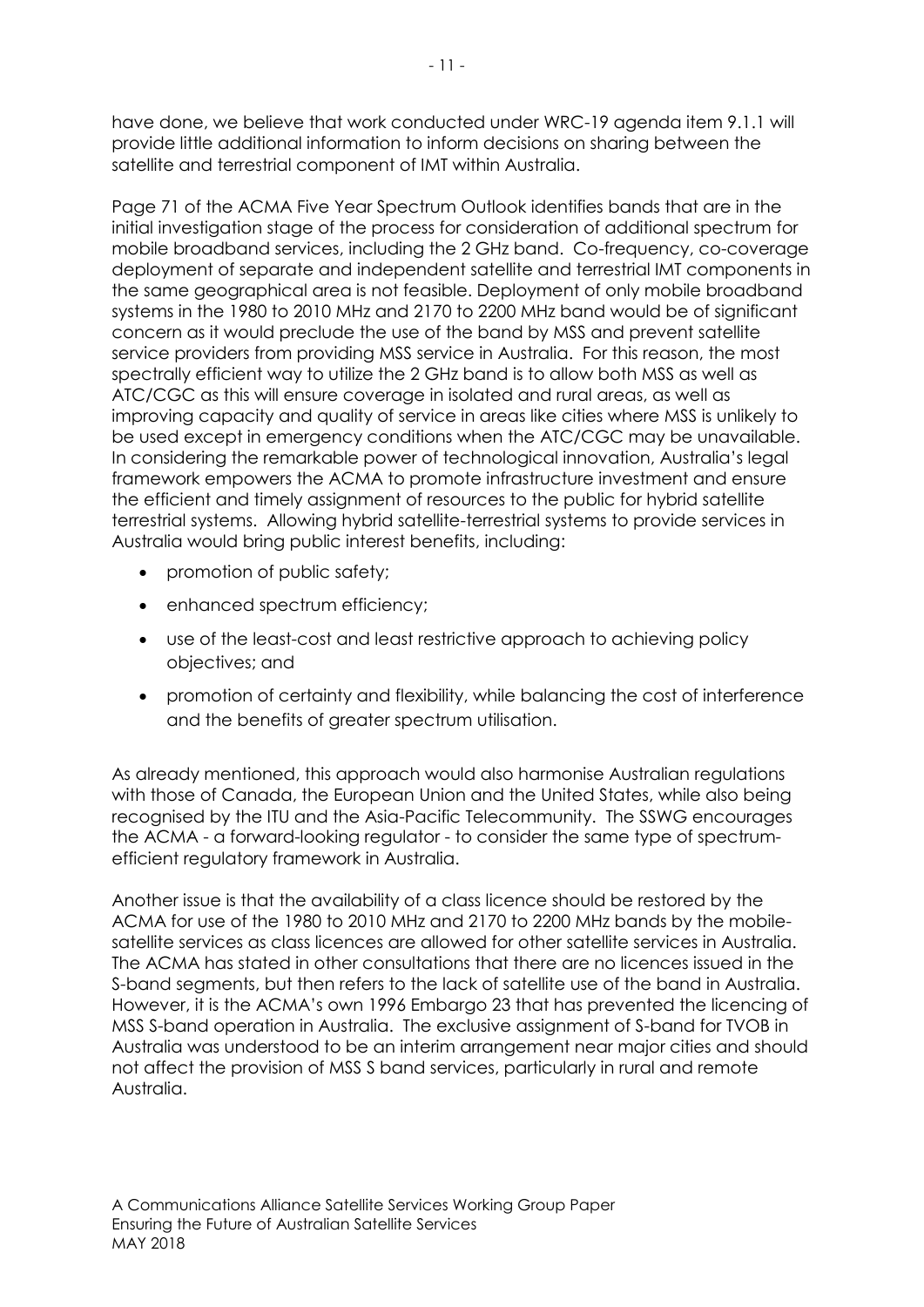Some Satellite operators are keen to establish an MSS S-band service for low-cost ubiquitous terminals, particularly in rural and remote Australia for M2M and other services that would benefit from the ability to Class License these terminals. The SSWG considers the use of a class licence for subscriber/user terminals encourages low cost adoption of the services by a larger section of the community, reduces regulatory and engineering costs for the ACMA, therefore increases the overall public benefit provided by the proposed services.

### <span id="page-12-0"></span>**Issues affecting satellites in Australia**

There is a number of issues affecting satellite services in Australia, but most revolve around access to spectrum and difficulties in accessing spectrum when the bands in question have been allocated via 'single service' spectrum licensing.

#### <span id="page-12-1"></span>**Demands on Spectrum**

Most FSS bands from C-Band up are being investigated for IMT services in the context of 5G along with the MSS bands around 2 GHz. The ITU Task Group 5/1 is conducting studies on the higher bands which will lead to the identification of at least the 26 GHz band at WRC-15.

#### <span id="page-12-2"></span>**Single Service Licence Design**

The ACMA generally licenses spectrum for mobile broadband via a spectrum licence - a 15-year 'property right' which is allocated via an auction process. These licences are paired with a technical framework which sets out the technical parameters of the licence. Essentially the same system is being used today as was first deployed in the early 1990s and which usually results in a single service model. Whilst the ACMA states it carries out studies to determine the 'highest value use' of a band, it is difficult to see how a multi-technology/service mix that does not reduce the flexibility of the prime use can be a lower value use than simply the single core service. Unfortunately to date the ACMA has resisted calls to look at multitechnology/service technical frameworks, the most recent such decision being the identification of the 3.6 GHz band for 5G services to the detriment of satellite and fixed broadband wireless access systems.

These technical frameworks make sharing difficult unless financial arrangements can be made with the successful licensee. The weakness in this system is 'rent seeking' by the holder of the spectrum licence, an issue that came to play during the last period where the 26 GHz band was held by a small number of licensees but in effect was never used for the service for which it was intended. This current round of spectrum licensing along with an obsolete technical framework has caused significant issues for FSS operators for a prolonged period of time.

Task Group 5/1 is exploring sharing between the IMT and FSS services along with other services such as the Radio Astronomy Service (RAS). In many cases sharing appears possible, although no sharing scenario has, to date, been subjected to the rigorous sensitivity analyses that would be required to draw this conclusion definitively. Furthermore, once a band is identified for IMT the services allocated to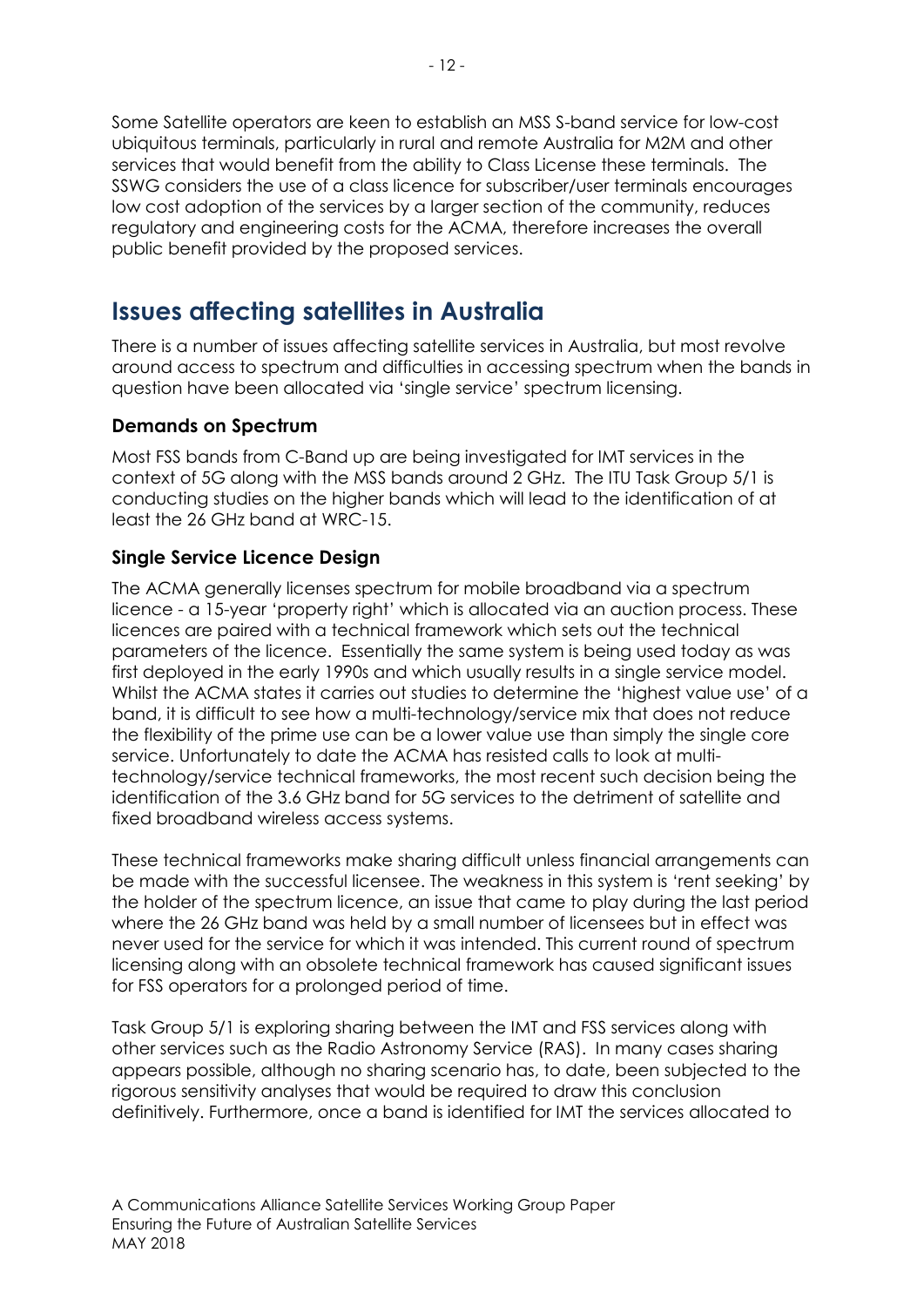the same band face difficulties domestically when the frameworks for the IMT licences exclude FSS in the interests of simplicity or administrative convenience.

# <span id="page-13-0"></span>**The Regulatory Road Ahead**

The Satellite Services Working Group believes there is a better way to allocate spectrum to emerging services while preserving the viability of existing and future FSS systems.

#### <span id="page-13-1"></span>**Sharing the Spectrum**

The SSWG believes that sharing with IMT is feasible under certain conditions and may be appropriate. As an example, we believe sharing may be possible within the 26 GHz bands (24.25 to 27.5 GHz) but only if the protection requirements of the FSS are recognised and taken into consideration in the design of the technical frameworks. While the FSS community is open to such frameworks and would be willing to participate in their development, we note that a significant stumbling block would be the IMT community's strong preference that IMT spectrum should not be shared (at least not with co-primary licensees of equal status) and its lack of willingness to accept any constraint on IMT use of spectrum. In the absence of the IMT community's willingness to collaborate with regard to the development of technical frameworks which adequately address the needs of the FSS, the only viable solution may be to avoid co-frequency, co-coverage usage of spectrum, i.e. exclude any deployment of IMT within satellite beam footprints operating in 27 to 27.5 GHz.

We recognise that this would require a significantly new approach on technical framework construction requiring the input from a number of sectors, so we offer the expertise of our members to help achieve this.

#### <span id="page-13-2"></span>**Certainty for Service Providers**

Not all bands can or should be shared, but where they can, a new approach to spectrum licensing as described above could increase certainty for FSS operators and improve service delivery in Australia and its surrounding seas and airspace also via the use of ESIM. In this way, maximum economic opportunity and industry/service development will be achieved, consistent with progress elsewhere in the world. However, where sharing is not possible, such as in the case of ubiquitous High Density Fixed Satellite Systems (HDFSS), then spectrum will need to be identified, providing core bands in which FSS systems can operate exclusively.

#### <span id="page-13-3"></span>**Problems with HDFSS and how to solve them**

HDFSS are uncoordinated ubiquitous FSS terminals. Their locations are not known. Without a known location or constraint on deployment, sharing with IMT is generally not possible unless significant discrimination is achieved; i.e. FSS terminal on a building rooftop with IMT at street level or indoors. In order to support the valuable services HDFSS offer, some core bands are needed where HDFSS can operate and where sharing with deployed IMT cannot be achieved.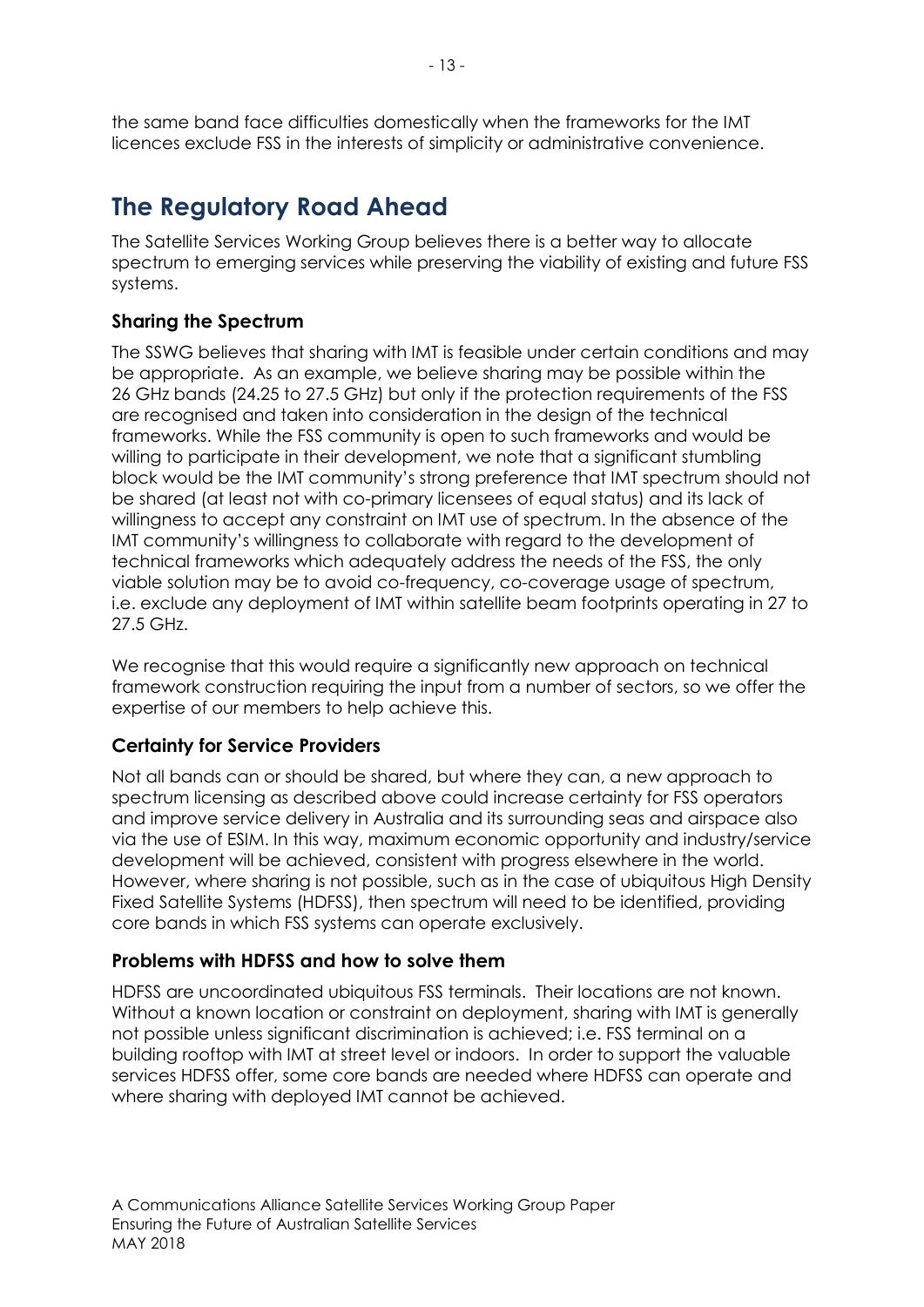As mentioned above, HDFSS are identified by RR 5.516B, which corresponds to Footnote 516B in the Australian Radio Frequency Spectrum Plan (ARSP). Whilst Region 3 has the lowest amount of spectrum identified for HDFSS, Australia has chosen to not recognise some of this in the ARSP. We submit that in order to ensure the future of HDFSS in Australia the ACMA should recognise the 5.516B identifications in Region 3 within the next edition of the ARSP following WRC-19.

As IMT is identified in more bands e.g. 3.6 GHz and higher frequencies, FSS providers are being squeezed into narrower bands and out of many populated areas. While the SSWG believes that appropriate sharing conditions could be established in most bands we see the need for additional exclusive FSS spectrum. Recently the FCC identified 2 x 2 GHz of exclusive FSS spectrum in the 48.2 to 50.2 GHz and 40 to 42 GHz bands. This identification builds a good base for a new global exclusive identification for FSS and we submit that the ACMA should also set these bands aside exclusively for FSS as 'core' bands into which FSS can resort in areas where sharing with IMT is not feasible.

### <span id="page-14-0"></span>**Recommended actions for the ACMA**

It appears, through both actions and comments, that the ACMA has a current tendency to prioritise the needs of IMT over those of satellite services. Indeed, there have been two bands (extended C-band and L-band) reformed or being planned for IMT in the last year alone, both of which are to the detriment of the satellite community. The ACMA positions on Agenda Item 1.13 and at the recent APG19-3 meeting in Perth seem to demonstrate that any 'reasonably clear' band should be simply allocated to IMT without consideration of other services.

While the satellite community embraces sharing with different levels of enthusiasm, the recent actions of ITU-R WP-4A to not provide sharing criteria is showing how fragile the current system is becoming. It is time regulators globally looked away from the blinding headlights of IMT and considered an inclusive spectrum regulatory regime that provided for sharing where possible and spectrum for FSS and MSS where sharing is not possible.

To be viable satellite operators require some access 'everywhere' for ubiquitous services, shared planned access for services such as ESIM and shared via geographical separation for services such as FSS and MSS. In Australia in order to provide a future for both satellite and terrestrial services certain actions are required:

- 1. The ACMA should quarantine 2 x 2 GHz of spectrum for ubiquitous FSS services in the bands 40 to 42 GHz, 48.2 to 50.2 GHz. IMT should not be considered in these bands. The ACMA should lobby for these bands at 4A and TG 5/1.
- 2. The SSWG thanks the ACMA for stated plans to preserve the 28 GHz band for individually coordinated Fixed Wireless Access shared with FSS-ESIM. This will allow high grade internet services for terrestrial customers while providing high quality internet access for the travelling public. The ACMA should resist any calls to identify this band for IMT now or in the future.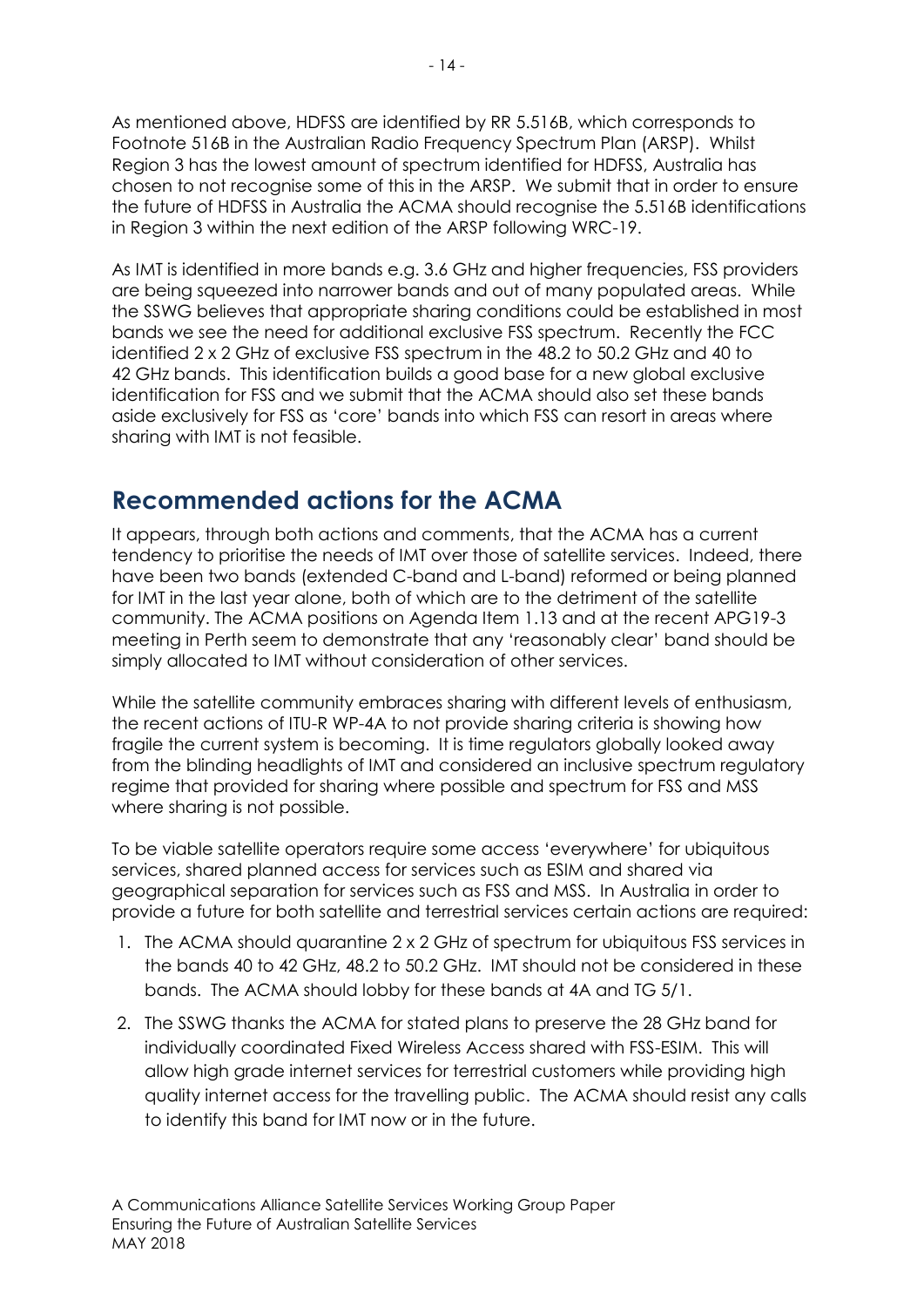- 3. TG 5/1 is using IMT characteristics provided by WP-5D to undertake various sharing studies in the 26 GHz bands and others. These characteristics need to be set in stone, via a possible WRC-19 Resolution and in any technical frameworks the ACMA uses to reallocate the bands domestically. While there is a range of enthusiasm for sharing within the SSWG, the studies use these characteristics and so sharing cannot take place, unless the characteristics are specified for service deployment.
- 4. The ACMA should revisit the use on the 2 GHz MSS bands and allow the use of these by the MSS community in areas where future deployment of terrestrial 4G or 5G services is unlikely.

# <span id="page-15-0"></span>**Conclusions**

The IMT/4G/5G services have been allocated a very large amount of spectrum over the past two decades. This is usually spectrum previously used by the satellite community. The SSWG believes that it is now time for the ACMA to take a more holistic view of spectrum management and look to the needs of the whole communications community, not just the desires of the IMT proponents to maximise available spectrum, so as to minimise spectrum access costs.

The SSWG believes the ACMA should devote at least two experienced planning engineers to, along with the SSWG, study the needs of the FSS/MSS community in Australia and to plan for the future of these services before undertaking new IMT spectrum planning beyond the current 26 GHz band.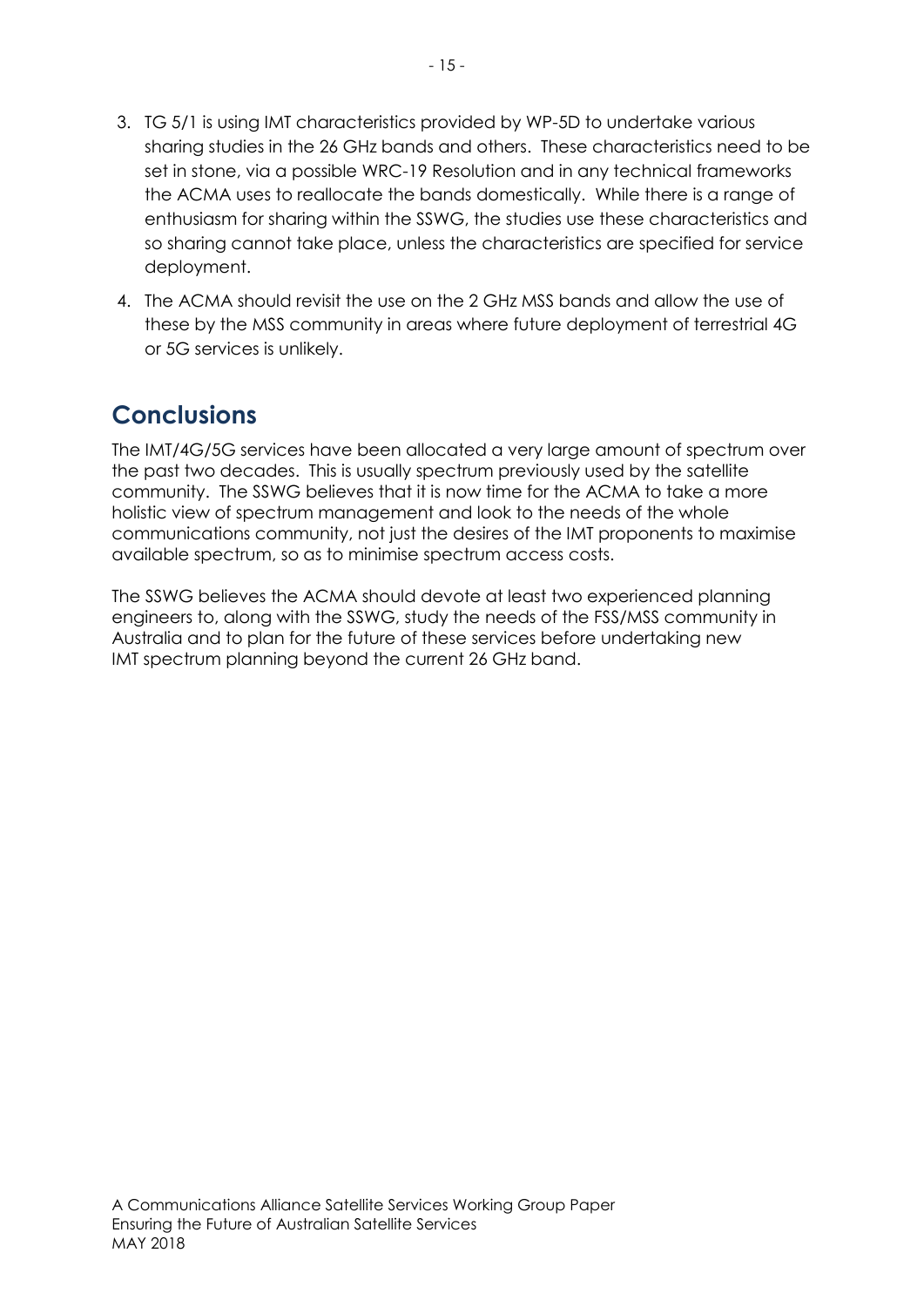# <span id="page-16-0"></span>**Attachment 1**

### **Satellite Services Working Group membership**

| Australian Private Networks (APN) |
|-----------------------------------|
| <b>Coutts Communications</b>      |
| Foxtel                            |
| FreeTV                            |
| Inmarsat                          |
| Intelsat                          |
| Ipstar                            |
| nbn                               |
| Omnispace                         |
| OneWeb                            |
| Optus                             |
| Orion Satellite Systems           |
| <b>Pivotel Satellite</b>          |
| <b>SES</b>                        |
| Skybridge                         |
| Space Systems/Loral               |
| Speedcast                         |
| <b>Step Electronics</b>           |
| Telstra                           |
| ViaSat                            |